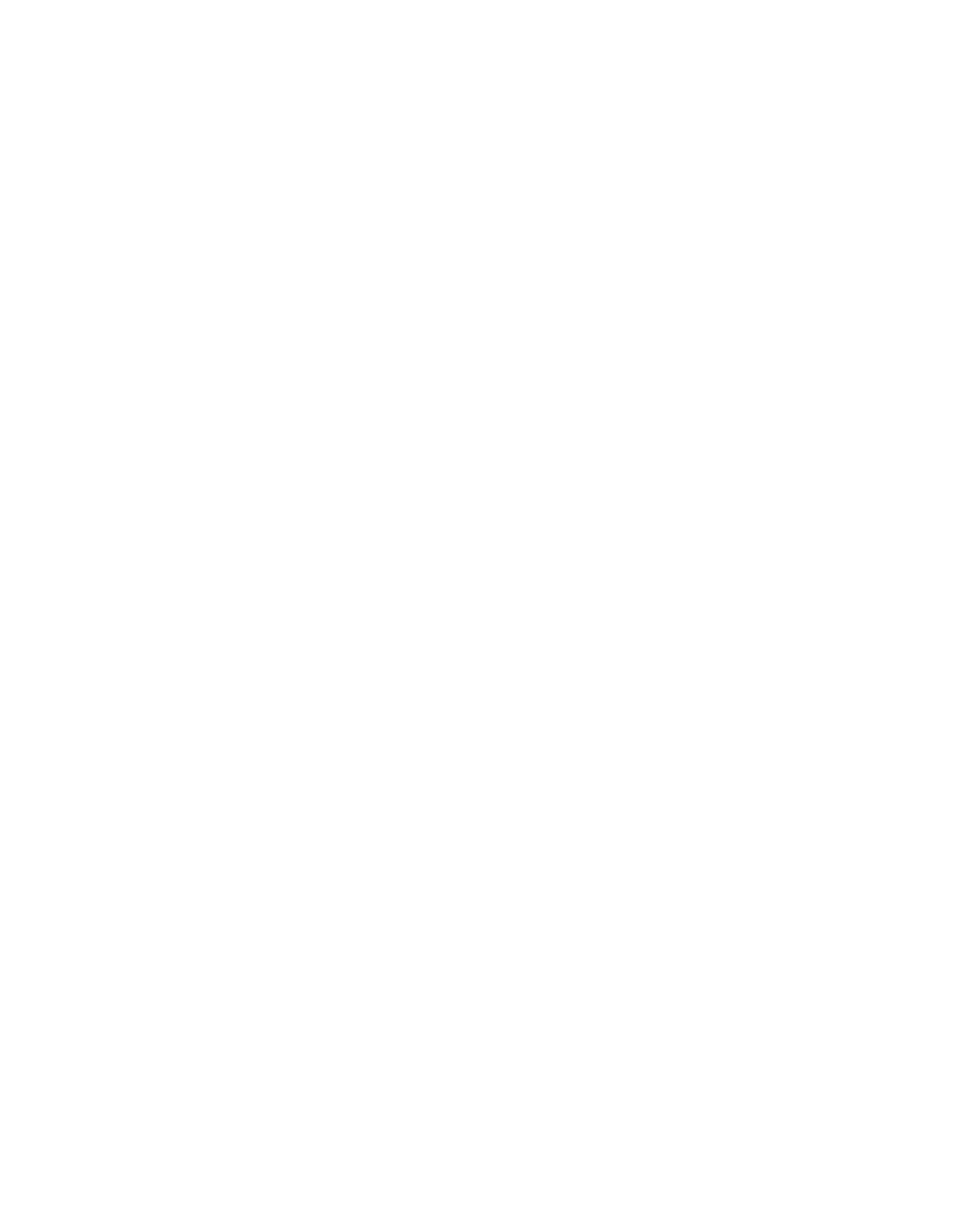The simulated H-plane radiation pattern is shown in Fig. 5. The 3-dB beamwidth in the H-plane of ATLSA-P, ALTSA-C and ALTSA-DL is observed to be 29.5°, 33.1° and 25.2° respectively. Further, the side lobe level of ALTSA-P, ALTSA-C and ALTSA-DL in H-plane is observed to be -13 dB, -12 dB and -15dB respectively. Also, the cross polarization level of ALTSA-P, ALTSA-C and ALTSA-DL is seen to be better than 14 dB, 21 dB and 22 dB respectively. It is noted that, though with corrugation the E-plane beamwidth decreases but the beamwidth increases in H-plane. Overall it is found that ALTSA-DL has the narrowest beamwidth, lowest side lobe level and better cross polarization in both E- and Hplanes. Therefore ALTSA-DL is found to have the best performance. Hence, ALTSA-DL is fabricated and its performance parameters are measured to validate the design.



Fig. 5. Simulated H-plane radiation pattern at 60 GHz.

Figure 6 shows the fabricated ALTSA-DL prototype. The dimension of ALTSA-DL is 67.5 mm x 10.1 mm. It is compact in size and light weight. It is fabricated using the low cost printed circuit board (PCB) technology. The S11 parameters and gain of ALTSA-DL are measured utilizing MVNA-8-350 with probe station. The radiation pattern measurement has been performed in a far-field anechoic chamber.



Fig. 6. Fabricated ALTSA-DL.

Figure 7 shows the measured gain and return loss of the ALTSA-DL. From Fig. 7, it is observed that measured gain of ALTSA-DL is  $18.7 \pm 0.5$  dB over the entire 60 GHz band (57-64 GHz). The antenna gain is almost flat over the entire bandwidth. Similarly, measured return loss

is observed to be better than 12 dB over the 60 GHz band. At 60 GHz, return loss is better than 22 dB. The discrepancy observed in the measured return loss with slight frequency shift can be attributed to the fabrication tolerances. Figure 8 shows the measured E-plane radiation pattern of ALTSA-DL at 60 GHz. The measured 3-dB beamwidth of ALTSA-DL in E-plane is 17° and the side lobe level is at -17 dB, which is similar to the values obtained from simulation. Similarly, Fig. 9 shows the measured H-plane radiation pattern of ALTSA-DL at 60 GHz. The measured 3-dB beamwidth of ALTSA-DL in H-plane is observed to be 22.7° and the side lobe level is at -15.7 dB. Further, it is seen that the simulated and measured radiation patterns are in good agreement in both E-plane and H-plane. Also, the radiation efficiency is observed to be 92%.

Table 1 lists the comparison with other SIW based antennas having different dielectric loading structures such as rectangle in [6], elliptical in [8] etc. It is observed that though the proposed antenna has less impedance bandwidth as compared to [7], its gain is better as compared to other antennas. Further, its impedance bandwidth covers 57-64 GHz, which is adequate for multi-Gbps communication at 60 GHz.



Fig. 7. Simulated and measured return loss and gain of ALTSA-DL.



Fig. 8. Simulated and measured E-plane radiation pattern of ALTSA-DL at 60 GHz.